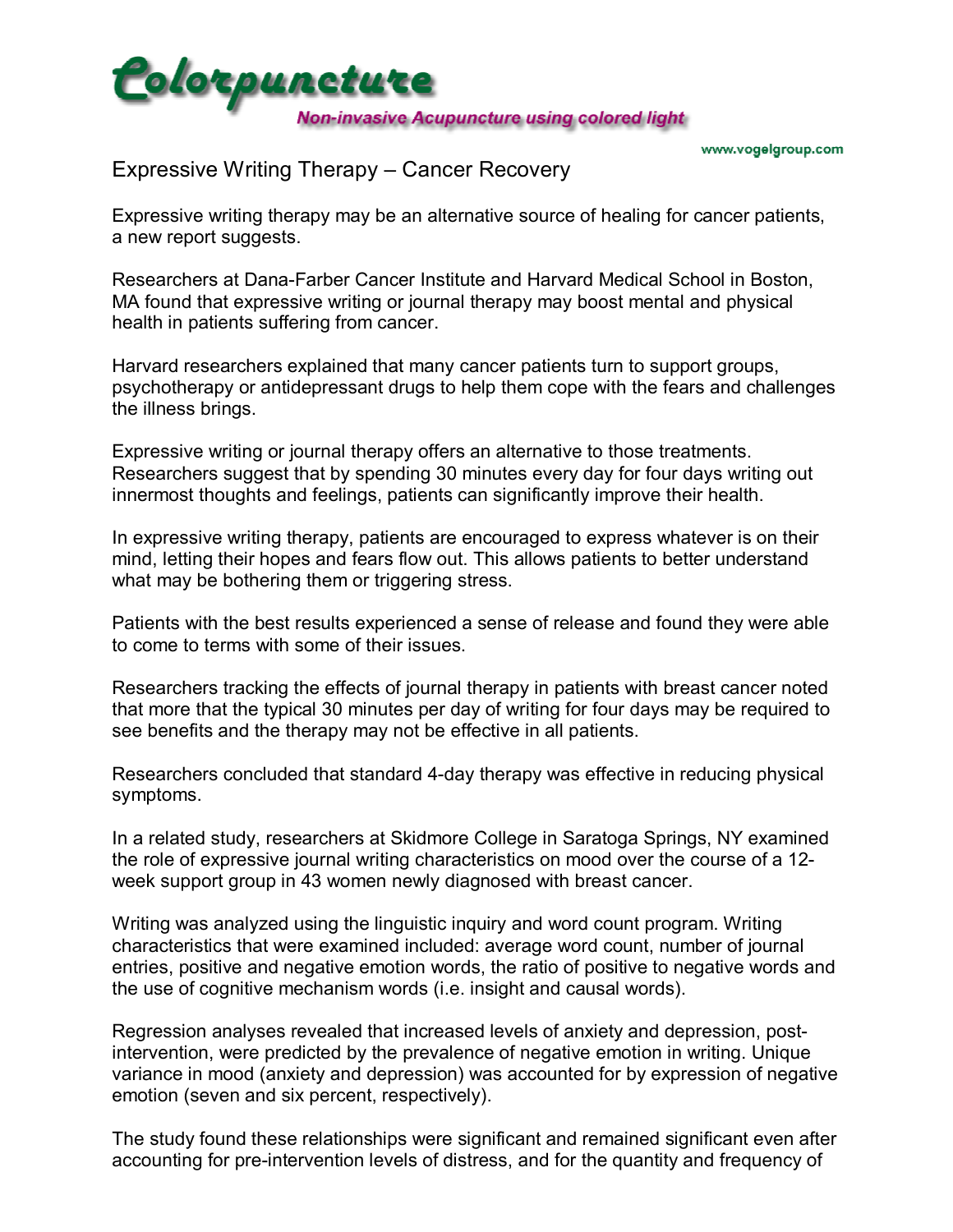writing.

Researchers concluded that additional research into the naturalistic application of journaling is needed so that appropriate recommendations for writing (e.g. focus, timing, amount) can be offered to patients who might choose to utilize this approach for coping with the stresses of cancer diagnosis and treatment.

And finally, a study conducted at the University of Texas M.D. Anderson Cancer Center examined 42 patients with metastatic renal cell carcinoma (kidney cancer). In the Phase II clinical trial, patients were randomly assigned to an expressive writing (EW) group or neutral writing (NW) group.

Patients in the EW group wrote about their cancer, and patients in the NW group wrote about health behaviors. No statistically significant differences were found regarding symptoms of distress, perceived stress or mood disturbance. However, patients in the EW group reported significantly less sleep disturbance, better sleep quality and sleep duration and less daytime dysfunction compared with patients in the NW group.

Researchers concluded that EW may have sleep-related health benefits in terminally ill cancer patients.

More studies are needed to confirm overall health benefits, mental and physical, of expressive journal writing in cancer patients. However, there is evidence at this time that expressive writing therapy may help cancer patients cope with stress, relieve anxiety and experience improvements in sleep quality and duration.

References:

1) de Moor C, Sterner J, Hall M, et al. A pilot study of the effects of expressive writing on psychological and behavioral adjustment in patients enrolled in a Phase II trial of vaccine therapy for metastatic renal cell carcinoma. Health Psychol. 2002 Nov;21(6):615-9.

**A pilot study of the effects of expressive writing on psychological and behavioral adjustment in patients enrolled in a Phase II trial of vaccine therapy for metastatic renal cell carcinoma. de Moor C**, **Sterner J**, **Hall M**, **Warneke C**, **Gilani Z**, **Amato R**, **Cohen L**.

Department of Behavioral Science, University of Texas M.D. Anderson Cancer Center, Houston 77030, USA. cdemoor@manderson.org

Forty-two patients with metastatic renal cell carcinoma who were participating in a Phase II clinical trial were randomly assigned to an expressive writing (EW) or neutral writing (NW) group. Patients in the EW group wrote about their cancer, and patients in the NW group wrote about health behaviors. No statistically significant group differences were found in symptoms of distress, perceived stress, or mood disturbance, except for the Vigor subscale of the Profile of Mood States. However, patients in the EW group reported significantly less sleep disturbance, better sleep quality and sleep duration, and less daytime dysfunction compared with patients in the NW group. The results suggest that EW may have sleep-related health benefits in terminally ill cancer patients.

PMID: 12433015 [PubMed - indexed for MEDLINE]

2) Norris RL, Bauer-Wu S. Being mindful, easing suffering. J Palliat Med. 2007 Feb;10(1):261-2. **Being mindful, easing suffering. Norris RL**, **Bauer-Wu S**.

Dana-Farber Cancer Institute Boston, MA.

PMID: 17298280 [PubMed - in process]

3) Smith S, Anderson-Hanley C, Langrock A, et al. The effects of journaling for women with newly diagnosed breast cancer. Psychooncology. 2005 Dec; 14(12):1075-82. View Abstract.

**The effects of journaling for women with newly diagnosed breast cancer. Smith S**, **Anderson-Hanley C**, **Langrock A**, **Compas B**.

Department of Psychology, Skidmore College, Saratoga Springs, NY 12866, USA.

Forty-three women newly diagnosed with breast cancer participated in this study, which examined the role of expressive journal writing characteristics on mood over the course of a 12-week support group. Writing was analyzed using the linguistic inquiry and word count program. Writing characteristics that were examined included: average word count, number of journal entries, positive